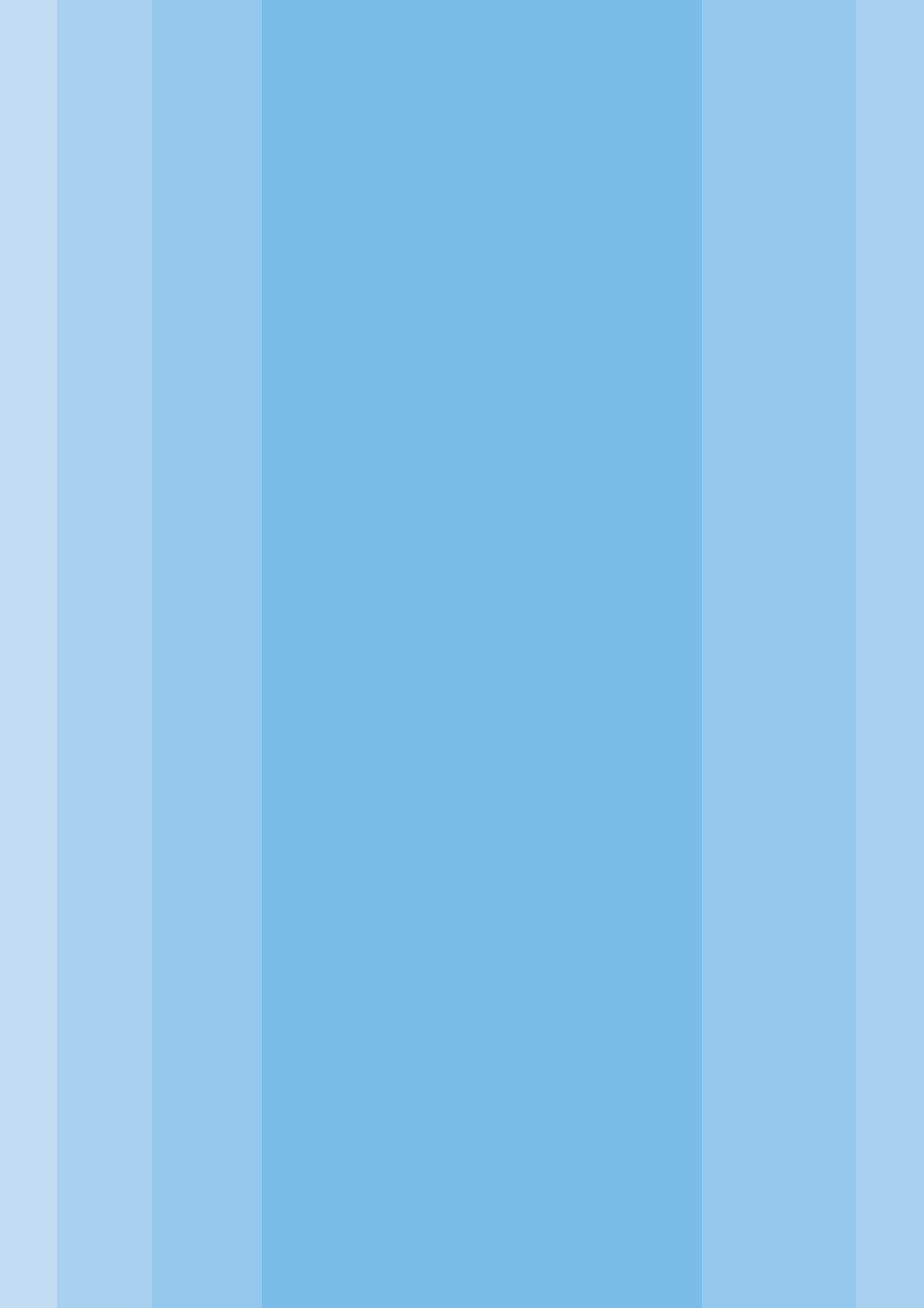## We believe that good mental health care requires respect for those in need of help and care

### **Introduction**

**On the evening of March 7th, the Commission paid simultaneous visits to 20 mental health acute admission wards across Scotland. This report provides a snapshot of what we found in 20 out of 74 such wards. Here we set out what we saw and what the people we met thought about the services they were receiving or working in. We give our impressions, and those of the people we spoke to, of the quality of the environments that people experience while living in hospital.** We believe that good mental health care requires respect for those in need of help and care. Good care requires expert interventions and an environment that promotes well-being. Staff need the time and resources to help people in their journey towards recovery. We also believe that services must actively engage with the relatives and carers of those in contact with services. This report on what we heard and saw is presented against the background of these beliefs.

### **Who we are**

We are an independent organisation working to safeguard the rights and welfare of everyone with a mental illness, learning disability or other mental disorder. Our duties are set out in mental health law.

We are made up of people who have understanding and experience of mental health and learning disability. Some of us have a background in healthcare, social work or the law. Some of us are carers or have used mental health and learning disability services ourselves.

### **What the Commission does**

- We find out whether individual treatment is in line with the law and practices that we know work well.
- We challenge those who provide services for people with a mental illness or learning disability, to make sure they provide the highest standards of care.
- We provide advice, information and guidance to people who use or provide mental health and learning disability services.
- We have a strong and influential voice in how services and policies are developed.
- We gather information about how mental health and adults with incapacity law is being applied. We use that information to promote good use of these laws across Scotland.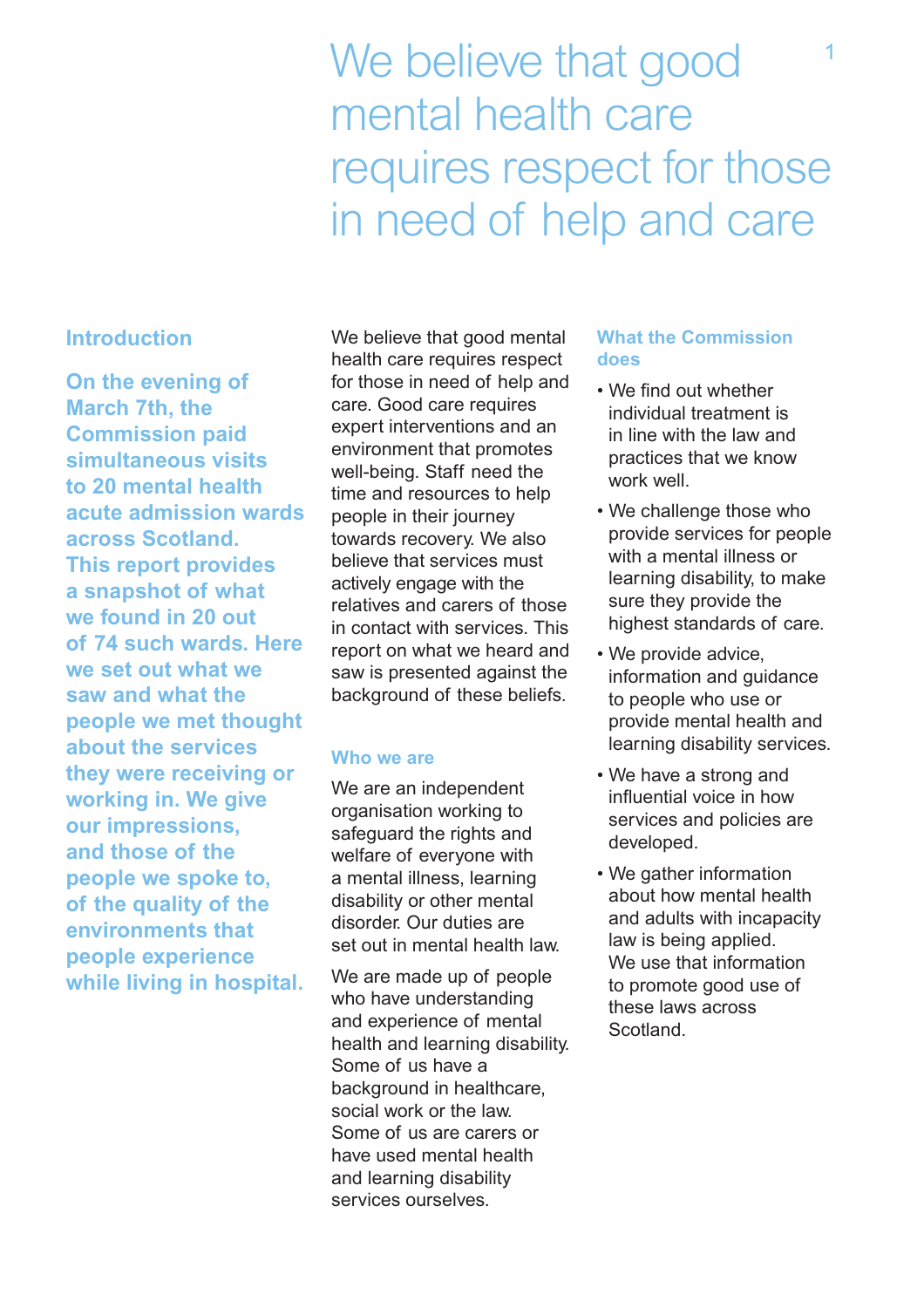### **What is an acute admission ward?**

Admission wards in mental health hospitals are intended to provide short-term care to people who require acute psychiatric support. This support may be in response to an emergency, where an immediate response is necessary because of a risk of harm. An admission to hospital is most likely to include assessment, sometimes with initially high levels of supervision and observation. Admission may also be necessary for the supervision of particular forms of treatment. Acute admission should form part of a range of responses and services to help people with mental health problems with support towards recovery1. In Scotland, a typical acute admission ward has around 25 beds and serves a particular geographic area. The ward should be

integrated into community services that provide a range of interventions and supports for people who have a mental illness. In any acute admission ward there are likely to be people who are very unwell and some who are further on the path to recovery.

What is also very likely is that those people have a wide range of needs.

It is a major challenge for staff to provide treatment to a group of people and to fully take into account their diverse needs. Some services are exploring new models of nursing care, such as the Tidal Model. Approaches such as these aim to help people with mental health difficulties find their way to regain control over their lives. Many people have discussed alternatives to the acute admission model currently prevalent in Scotland. Those alternatives often involve smaller units, dealing with a narrower group of people with similar needs, operating within a system of support and crisis intervention that reduces the need for admission to hospital.

We believe that no matter how an acute admission service is organised it should provide an environment that is pleasant, where people feel safe, where their dignity and privacy are respected, where their individual needs can be met and recovery is promoted not impeded.

### **Why did we carry out this visit?**

It has long been recognised that acute admission wards have problems. Poor environments, pressure on beds and overstretched staff have been often reported in England. We have heard of and seen similar difficulties in Scotland.

The Commission is no stranger to all of the 74 acute admission wards in Scotland. We carry out at least one announced visit to each ward every year and we make around 500 individual visits a year to people who are on a section and unhappy about their detention. However, experience has taught us that unannounced visits give a very good opportunity to meet people living in these wards and units and hear from them what it is like to be there. An unannounced visit gives a snapshot of how a ward is operating and what conditions are like there. It allows for information to be brought together to give a broader picture across the country and identify common themes.

1 www.srn.org.uk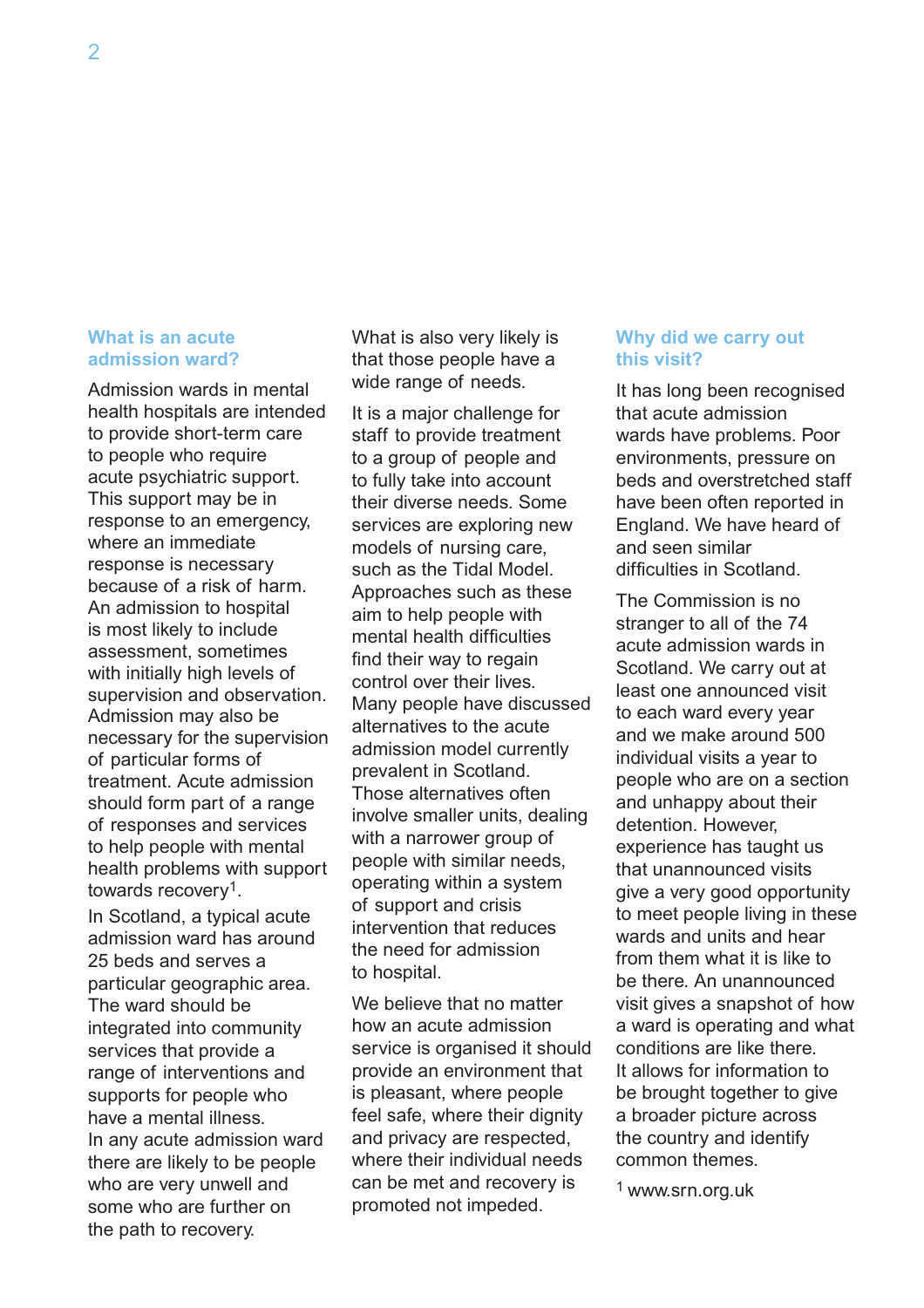



This was not an inspection set against formal standards, inspection is the remit of organisations other than ourselves. However our visit programme did give an opportunity for independent visitors to form impressions of what conditions were generally like in places where very ill and distressed people come for help towards recovery.

### **How did we carry out this visit**

All of the visits took place on the evening of 7 March 2005 at 6.00pm. Two or more Commission representatives visited each of the 20 wards listed in the tables of findings (with the exception of Argyll and Bute Hospital where there was one). We requested the nurse in charge tell the patients and any visitors in the ward that the Commission were visiting and ask if anyone wished to speak to us.

We also spoke informally with patients and staff in the wards. We asked patients a number of questions about their experience of the ward. We looked around the places we visited and asked people to show us where they slept and spent the day. We asked the nurse in charge at the time of our visit a number of questions about the service and about any concerns that they had.

### **How this report is set out**

Firstly, we discuss what the patients we spoke to told us in individual interviews. We then offer additional comments from the information that we gathered from staff. Inevitably some of this information is linked and we use what patients told us to illustrate some of the issues that arose from our information gathering from staff. We set out our key messages at the end of the report.

### **What service users told us**

We spoke to 80 people who had been in hospital for varying lengths of time. Some were newly admitted and some were very familiar with the wards that they were in. Our questions largely focussed on quality of life issues – what is it like to be living in an acute admission ward? The good news is that the people we spoke to were generally positive about staff, although we were very struck, as often before, by the generally low expectations of the quality of life that could be expected in an acute ward setting. The responses we received from the patients we spoke to during the visit are set out in detail in appendix 1. Among the comments from service users were:

### *I like my doctor, he has been very helpful.*

*Staff are fantastic – A member of staff brought me in flowers for me to give to my mother on Mother's Day so she would be no different from others"*

*I've been in the ward for 7 days and have only seen a doctor for 10 minutes*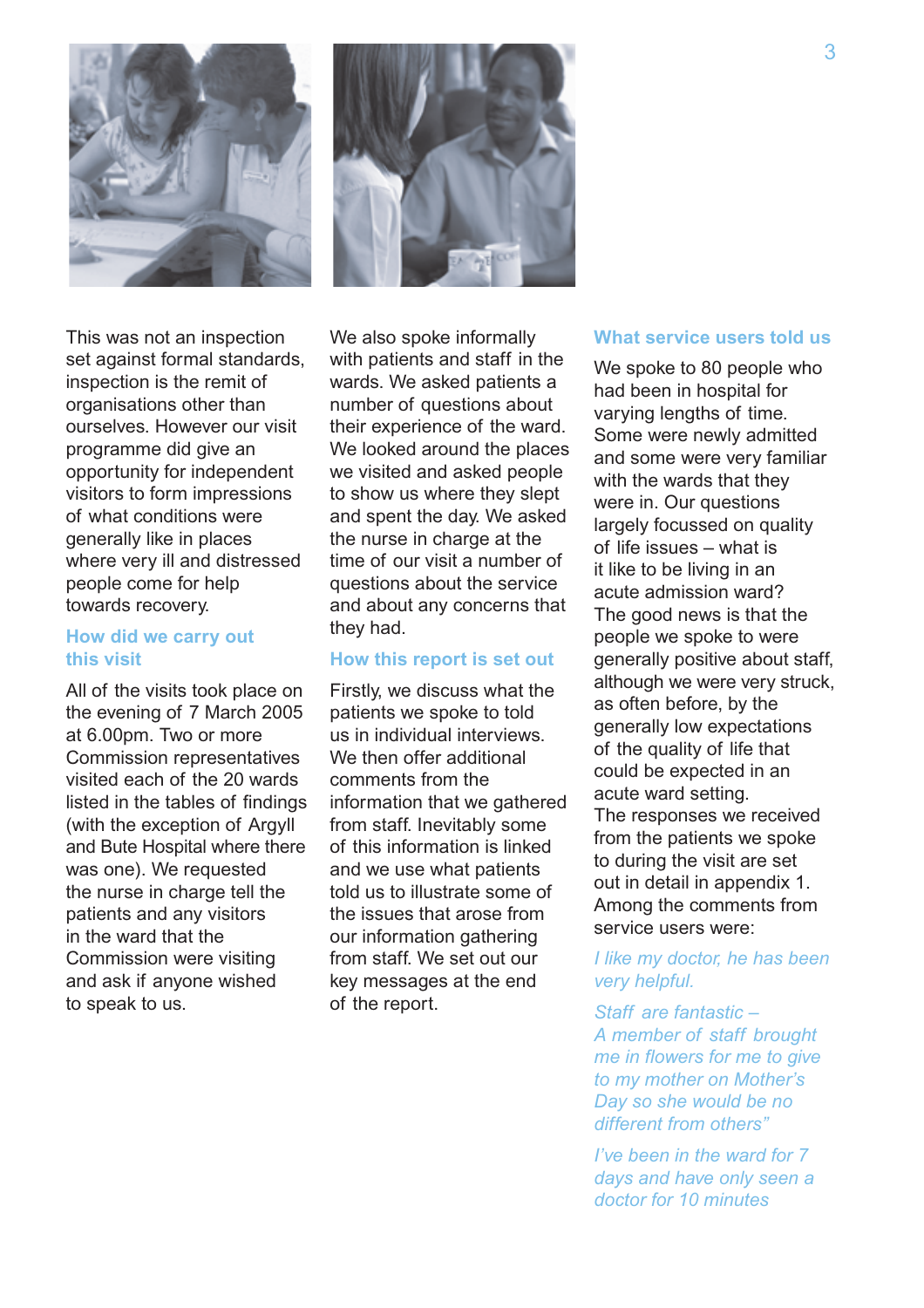A disproportionate number of women living in acute admission wards do not feel safe

### **Quality of the environment**

We asked questions about the environment of the wards where patients were living. Nearly 90% of people interviewed thought their wards were kept clean, a figure that surprised us as our observations were that many of the wards we saw were dull, drab and smoky. Over 40% thought their ward was crowded with just over 50% saying that the temperature and ventilation were not adequately controlled. At the same time around a quarter of patients thought the division between smoking and non-smoking areas was inadequate. Well over half thought their wards were noisy. Around 40% of patients told us that they did not have easy access to a garden area, which limited their opportunity to get access to fresh air or escape from a noisy environment.

### **Safety, privacy and dignity**

A significant number (15%) of patients told us that there was insufficient privacy in toilet and bathroom areas. A number of patients said that staff did not take enough care to respect privacy.

*"The member of staff unlocked the door of bathroom to show me the facilities. Someone was using the bath – apparently there is a sign that can be stuck up with sticky tape saying that the bathroom is occupied but it wasn't there".* Commission visitor

Nearly a quarter of patients said that there were no single sex areas (apart from dormitories) in the wards. Over 80% of patients said that they felt safe on the ward. However, of the 17% of people who said they did not feel safe nearly all were women. Of the 76 people who completed our questionnaire 48 (63%) were female, this means that a disproportionate number of women living in acute admission wards do not feel safe (27%).

### **Information and communication**

While staff in all of the wards we visited reported that there was written information available for patients, only around half of the patients we spoke to had received any. As part of an admission process people need to know why they are being admitted to hospital, what will be happening and what treatment they may be receiving. The arrangements for seeing doctors and named nurses and for holding case conferences needs to be clear as does information about activities, shops and visiting. Admission to hospital can be confusing and bewildering with much to take in. Some services provide excellent information. The Royal Edinburgh Hospital provides every patient with a loose leaf folder that contains information about a stay in hospital. Other services have leaflets on a variety of topics.

We were struck by the contrast in the amount and quality of information that is available to patients across Scotland.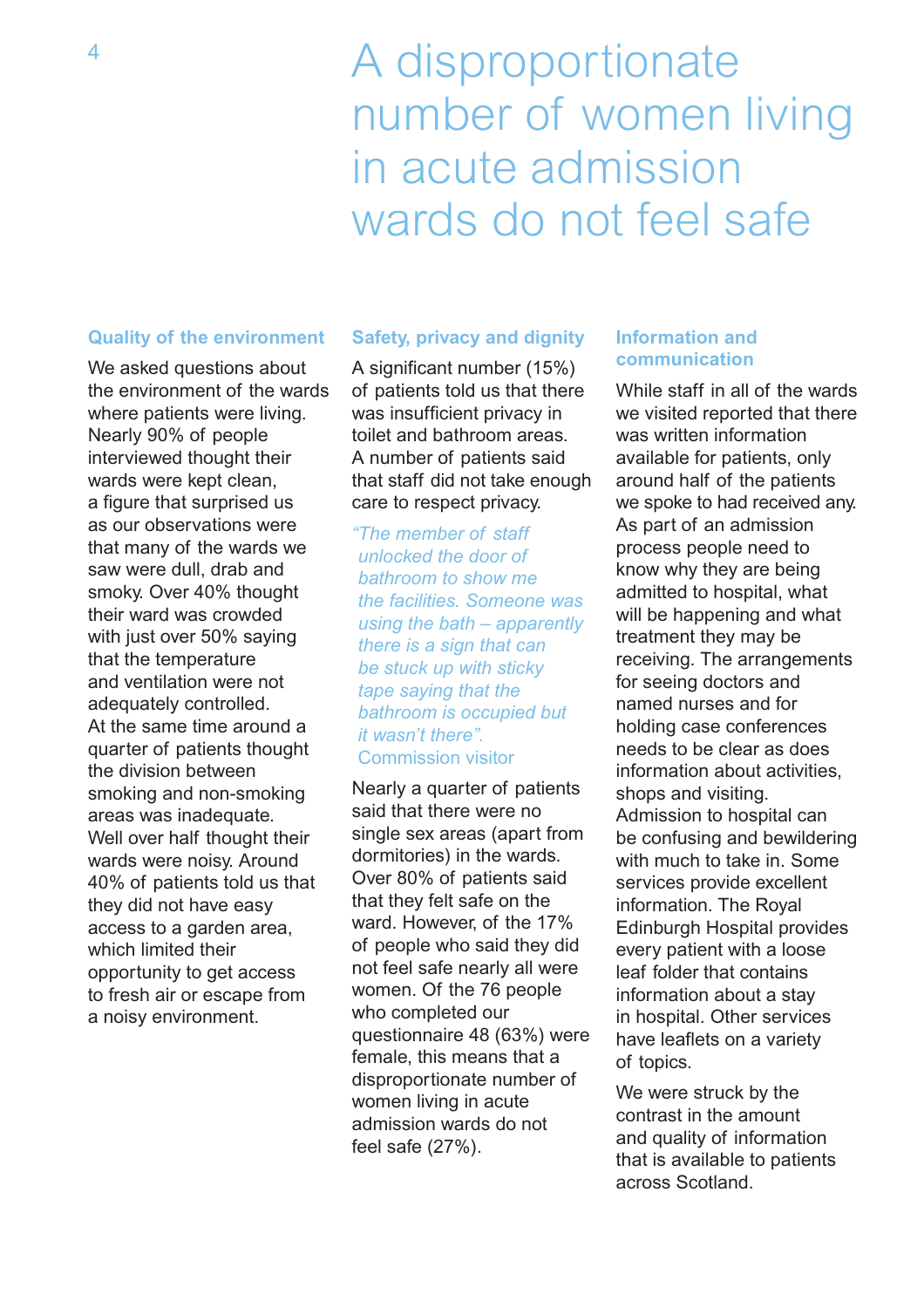Information is only effective if it reaches the people for whom it is intended. We were disappointed that a great many patients are less informed than they should expect to be.

We also noted that all but two hospitals (Ailsa and Monklands) had information available for relatives. Although we did not ask a specific question, we were told by many of the people we visited that they had not received written information about their medication. However, the Crichton Hospital does give details of how to contact the clinical pharmacist for information. We think this is an example of good practice.

Some patients and staff mentioned to us the disruption caused by difficulties in the recruitment of psychiatrists. In the Highlands, chronic recruitment difficulties have led to the extensive use of locums with the associated difficulty this brings to continuity of care and communication between doctor and patient.

There were 240 patients in the 19 wards we visited. 13 were from an ethnic minority group and 8 of those did not speak English as a first language. Reassuringly, all of the wards reported that there was access to an interpreting service. However around 50% of the wards did not have written information in the language of the patients from an ethnic minority or in any language other than English (see table on page 6). Access to an expert independent interpreter is essential for assessment and the provision of treatment. Written information is also essential to ensure that the person who does not understand English is equally informed about their care and the service in which they are receiving treatment as someone who does.

Services should review their written guidance information to make sure that it is available, as far as practicable, in the languages of the people who receive treatment in their hospitals.

### **Keyworkers and named nurses – valued but often not available**

Just over 70% of the patients we spoke to were aware that they had a keyworker or named nurse. However, of those who were aware that they had a key worker, many commented that the staff appeared to have little time to speak to them. We know that many people in hospital rate time to talk and discuss their situation with staff very highly. Our observation is that the named nurse system is not working adequately. Nursing staff are often torn between competing priorities. It can be very difficult for them to set aside time for one to one contact with the people they are there to help. Nurses need more time to talk and build relationships with those seeking to recover. The national review of the role of mental health nurses in Scotland should take this finding into account.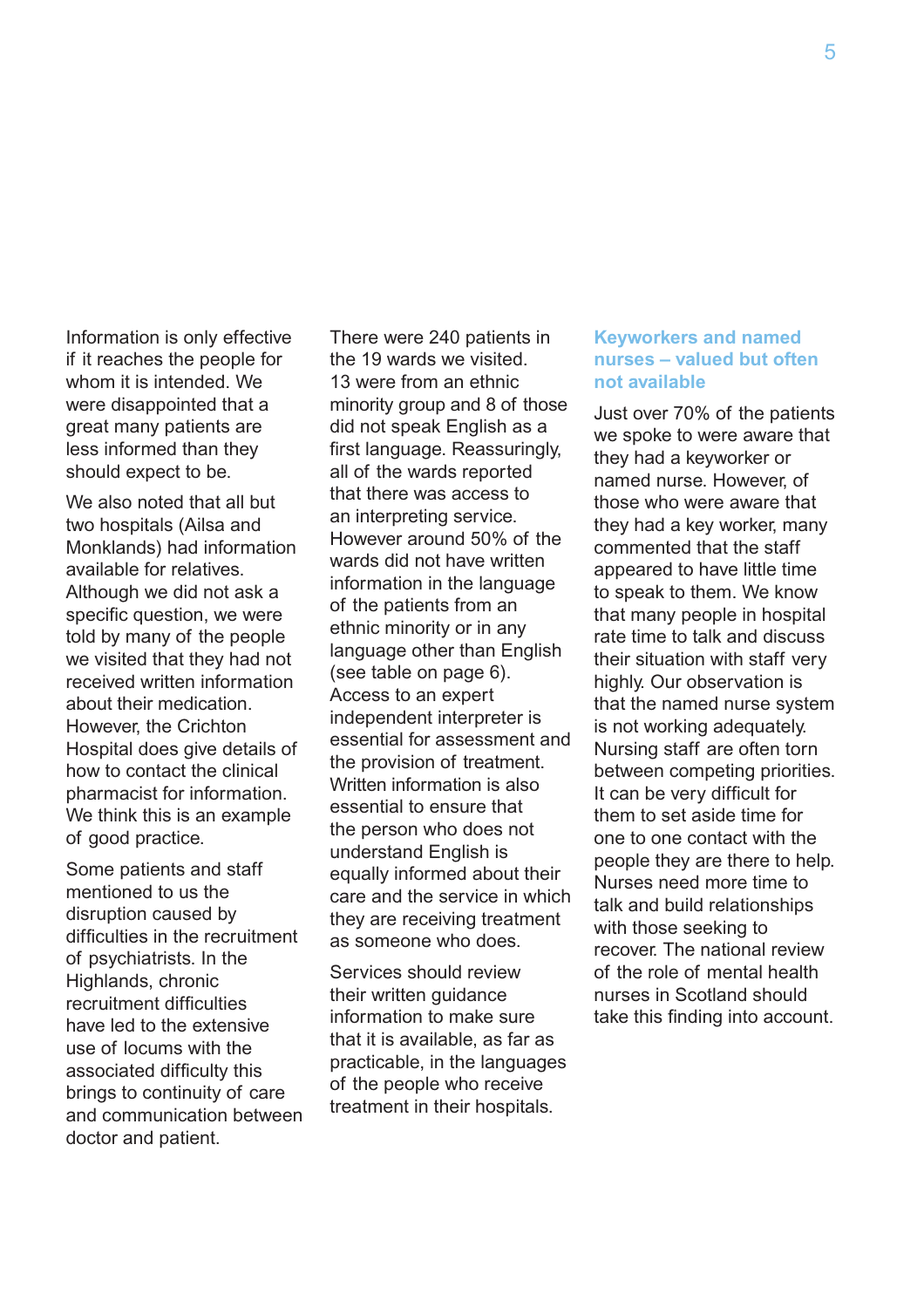### **Table 1**

### **Ethnicity and access to information**

| <b>Hospital</b>       | <b>Ward</b>             | A.             | В.             | С.                | D.             |
|-----------------------|-------------------------|----------------|----------------|-------------------|----------------|
| Newcraigs             | <b>Maree</b>            | 1              | $\overline{0}$ | Υ                 | N              |
| Inverclyde            | A East                  | 1              | $\overline{1}$ | Υ                 | N              |
| Carseview             | Ward 2                  | 0              | $\overline{0}$ | Y                 | Y              |
| Whyteman's Brae       | <b>Rothes</b>           | 0              | $\overline{0}$ | Υ                 | N/A            |
| Sunnyside             | Ward 8                  | 0              | $\overline{0}$ | Υ                 | N              |
| <b>Royal Cornhill</b> | Drum                    | 0              | $\overline{0}$ | Υ                 | Y              |
| Murray Royal          | Moredun B               | $\overline{2}$ | $\overline{1}$ | Υ                 | Y              |
| Ailsa                 | Kyle                    | 1              | $\mathbf 1$    | Υ                 | Y              |
| Gartnavel             | <b>McNair</b>           | 3              | $\overline{2}$ | Υ                 | N              |
| <b>Stobhill</b>       | <b>Struan</b>           | 0              | $\overline{0}$ | Υ                 | Y              |
| Lochgilphead          | <b>Succoth</b>          | 1              | $\overline{0}$ | Υ                 | Y              |
| Parkhead              | Ward 4                  | 1              | $\overline{0}$ | Y                 | Y              |
| Crichton              | <b>Nithsdale</b>        | 0              | $\overline{0}$ | Y                 | Y              |
| <b>Stirling Royal</b> | Ward 30                 | 0              | $\overline{0}$ | Υ                 | N              |
| <b>NHS Borders</b>    | Huntlyburn              | 1              | $\overline{0}$ | Υ                 | N              |
| Rosslynlee            | <b>Acute Admissions</b> | $\overline{2}$ | $\overline{1}$ | Υ                 | Y              |
| <b>Monklands</b>      | Ward 24                 | 0              | $\overline{0}$ | Υ                 | N              |
| Royal Edinburgh       | Ward 2                  | $\overline{0}$ | $\overline{0}$ | Υ                 | N              |
| Royal Edinburgh       | Ward 4                  | 0              | $\overline{2}$ | Υ                 | N              |
| $N = 19$              |                         | 13             | 8              | All<br><b>Yes</b> | 9<br><b>No</b> |

### **"Things to do"**

We asked the people we met what they had done the day before, what they had done on the day of the visit and what they would be doing the next day. These questions highlighted that in some services there are good arrangements for activities that allow flexibility to meet individual needs. However, the answers also highlighted a poverty of life in the wards where people can spend long periods of aimless time with little contact with staff. Quite a few patients we spoke to referred to anxiety about attending case reviews and the stress of meeting a number of staff in a large group. Staff must be careful not to underestimate the challenge this can be for someone in hospital and make sure that alternative arrangements are available.

### Key

- A. Ethnic Minority
- B. English not 1st language
- C. Known access to interpreter
- D. Info in language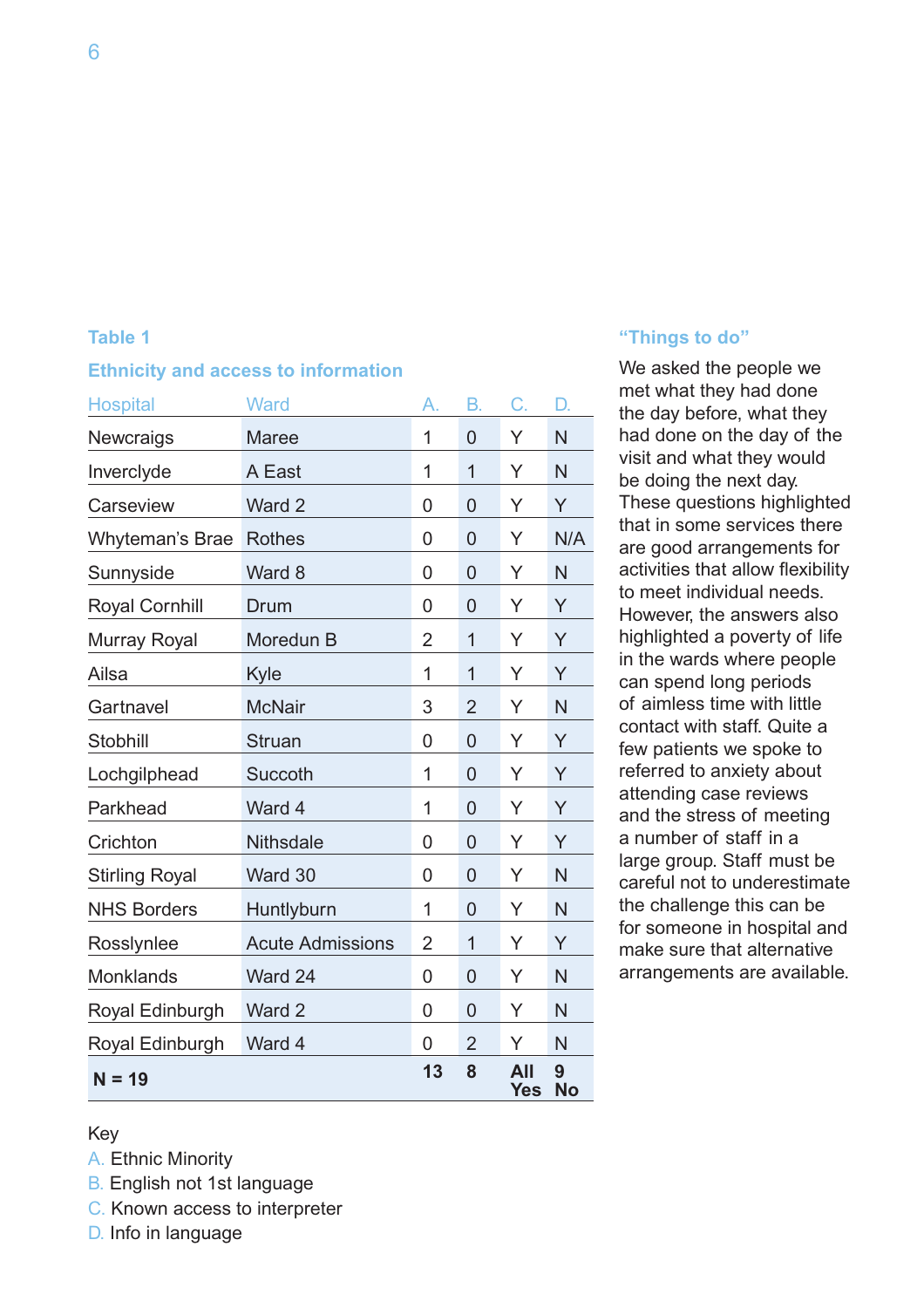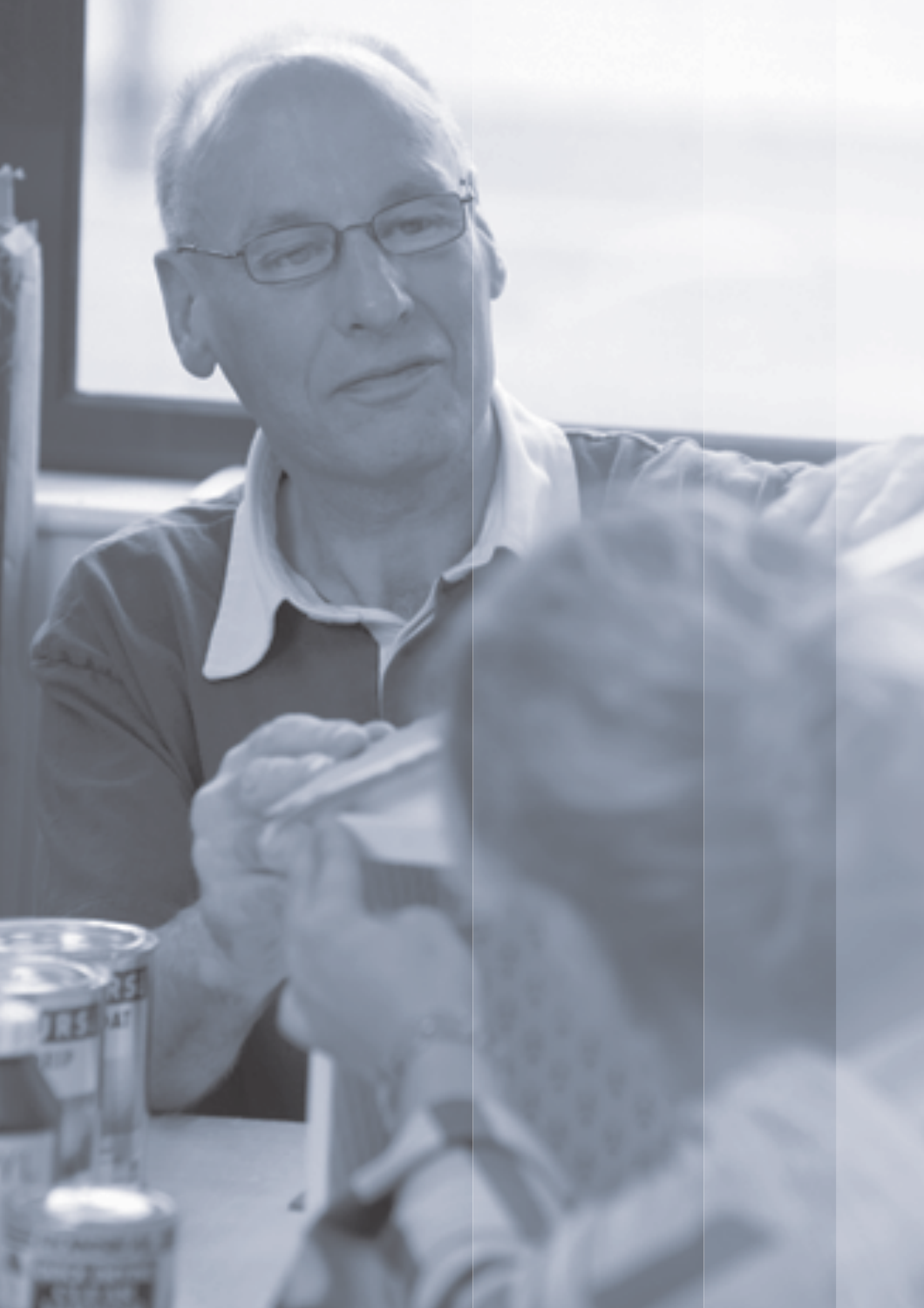### **Low expectations and higher standards**

We think that many people, staff, patients and relatives, will accept standards in mental health services that fall far below what they would expect and demand in other health or residential care settings. In Ward 8 of Sunnyside Hospital there had been no curtains in the dormitories for many months, in Inverclyde Royal for two years there had been a leak in a room often used for interviewing relatives. The drips were being collected in a bin. Complaints were made about the length of time it can take for repairs to be carried out after they have been reported. These are two examples we found during the unannounced visit but we do know of other examples around the country where substandard environments have been tolerated for far too long. Good, clean and comfortable surroundings must be achieved, despite limitations of design.

Our visitors were impressed by the acute ward in Newcraigs hospital with its 24 en-suite rooms and ample communal space.

The ward is light, spacious, attractive and appeared well maintained and, apart from some problems with controlling cigarette smoke, was a very pleasant environment to be in.

Treatment should be

the person seeking

a partnership between

recovery and those who

offer help and treatment

### **Patients, clients or customers?**

People in hospital are all of these things. Being a patient should no longer mean being the passive recipient of what is thought best for you by doctors and nurses. Treatment should be a partnership between the person seeking recovery and those who offer help and treatment. We did hear many positive comments about the care received from those we spoke to around the country but we also heard angry comments about the facilities people were expected to live in. We know that some of those facilities have remained substandard for many years. In a world of competing health priorities we believe that the condition of the majority of our acute mental health in-patient facilities is visual proof of chronic under investment in the service, which may reflect an undervaluing of those using the service.

*"Graffiti on the dormitory wall upset me. When I was unwell I thought it was a message for me".* **Patient** 

*"It is a medical type ward designed for obstetrics with vinyl floors and painted walls giving a very cold clinical appearance…if it were still an obstetric ward it would be considered run down and rather scruffy".* Commission visitor

*"Very enthusiastic staff with a focus on individual rights. Good audit of activity. Poor conditions mitigated by efforts of staff".* Commission visitor

*"One nurse in office – all others with patients. Good relationships between staff and patients. Ward is shabby and institutional. One patient described it as "filthy". Smell of cigarette smoke throughout ward. Very bleak location facing railway tracks".* Commission visitor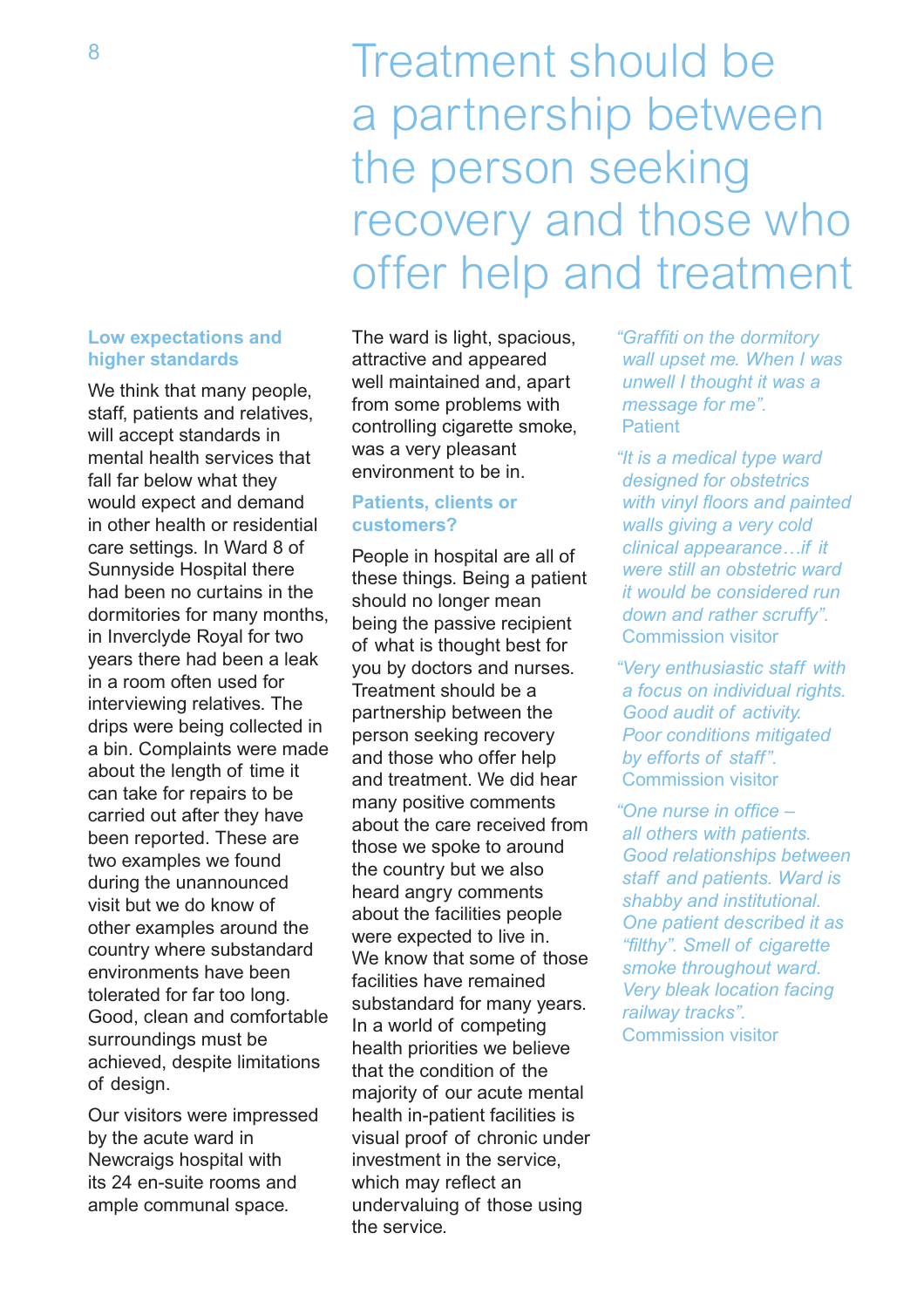When we are in hospital for help and treatment we are in a complex relationship with that service. However, one role is clear, that of customer. We believe that in terms of environment and quality of life the majority of the customers of acute mental health services are not getting a good deal and deserve better.

### **Consumer feedback**

Our unannounced visit incorporated a survey of the views of the people using the services we visited. We think that services themselves should survey the views of their customers more frequently. That information should be fed back to service users and be used as one of the measures of how well that service is performing. It should be used to highlight what is good and what is bad and requires action.

*"It's a wonder people stay!"* Commission visitor

### **Table 2**

### **Locking the doors**

| <b>Hospital</b>        | <b>Ward</b>             | А.        | В.             | С.              |
|------------------------|-------------------------|-----------|----------------|-----------------|
| Newcraigs              | Maree                   | N         | N              | N               |
| Inverclyde             | A East                  | N (slow)S | N              | Y               |
| Carseview              | Ward 2                  | N         | N              | Y               |
| <b>Whyteman's Brae</b> | <b>Rothes</b>           | N         | N              | N               |
| Sunnyside              | Ward 8                  | Y         | Y              | Y               |
| <b>Royal Cornhill</b>  | Drum                    | Y         | N              | Y               |
| <b>Murray Royal</b>    | Moredun B               | Y         | N              | Y               |
| Ailsa                  | Kyle                    | N (slow)S | N              | N               |
| Gartnavel              | <b>McNair</b>           | N         | N              | Y               |
| <b>Stobhill</b>        | <b>Struan</b>           | N         | N              | N               |
| Lochgilphead           | Succoth                 | N         | N              | Υ               |
| <b>Parkhead</b>        | Ward 4                  | N         | N              | N               |
| Crichton               | <b>Nithsdale</b>        | Y         | N              | Y               |
| <b>Stirling Royal</b>  | Ward 30                 | N         | N              | N               |
| <b>NHS Borders</b>     | Huntlyburn              | N         | N              | Y               |
| Rosslynlee             | <b>Acute Admissions</b> | N         | N              | Y               |
| <b>Monklands</b>       | Ward 24                 | N         | N              | Y               |
| Royal Edinburgh        | Ward 2                  | N         | N              | N               |
| Royal Edinburgh        | Ward 4                  | N         | N              | N               |
| $N = 19$               |                         | 4Y+2 S    | Y <sub>1</sub> | Y <sub>10</sub> |

Key

A. Locked

- **B.** Locked permanently
- C. Policy available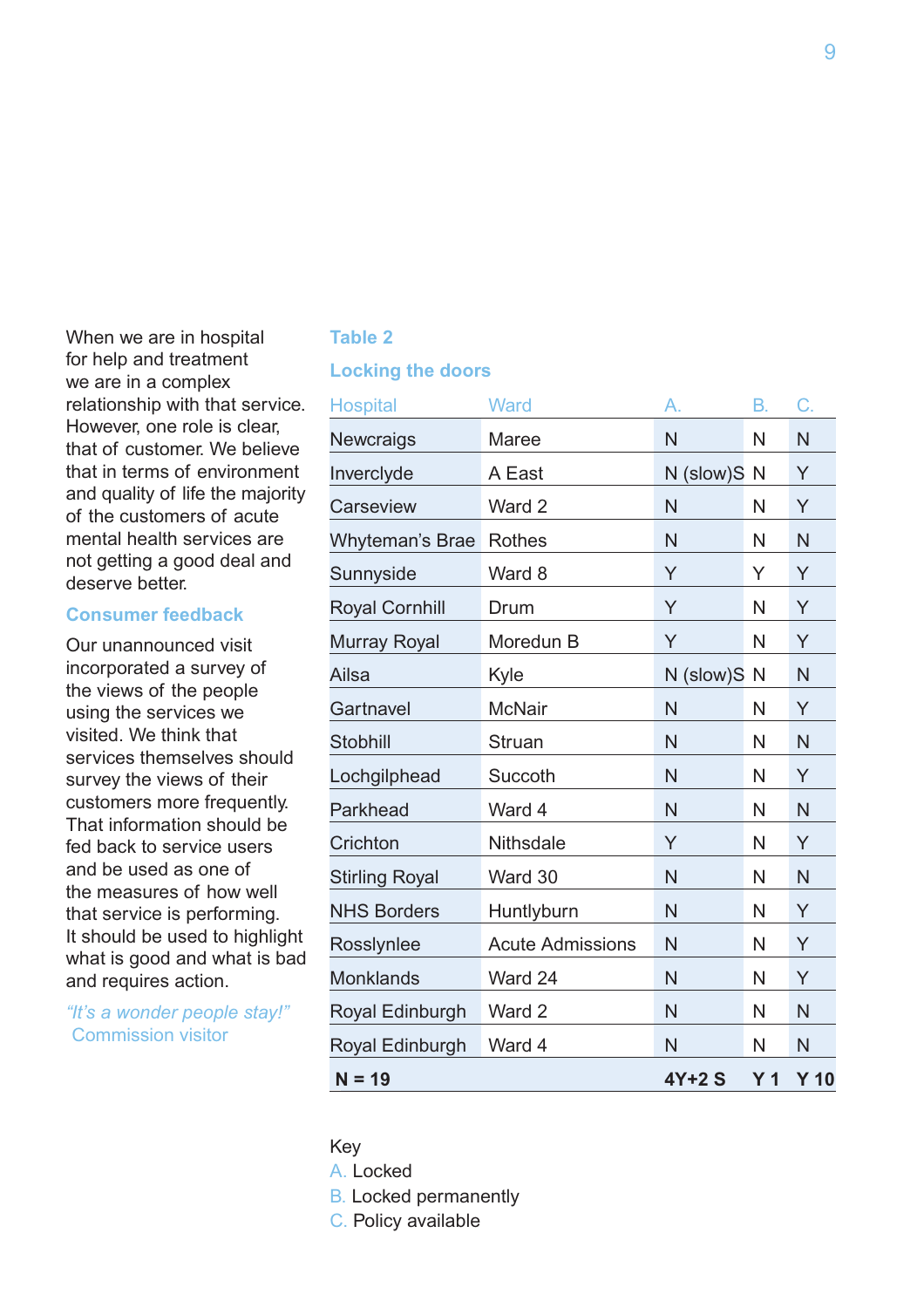Acute admission wards should not have locked doors. In any acute admission wards it is likely that some patients will be on raised levels of observation and supervision because their mental state is associated with a degree of risk. There may be restrictions placed on the movements of these patients to ensure that he or she remains in a safe environment. However, these restrictions should not unduly interfere with the freedom of movement of other patients in the wards. There may be situations where it is reasonable to temporarily lock the door of an admission ward because of some clinical emergency but that should only be for the shortest time possible until that situation is resolved.

*"It's an unwritten rule that patients are not allowed out for the first 72 hours"* Member of staff

We found that four the 19 wards we visited were locked, one permanently. The three that were temporarily locked had been for some time and not simply to deal with a clinical emergency (see table 2). We do not believe this is acceptable and think that the services involved should review the decision-making process for locking doors in their wards. All services should have a policy and procedure for authorising the locking of ward doors to ensure that any restriction on the movement of people in hospital should be for the shortest period of time possible.

We noted that two of the wards we visited had a "slow door" operating system that delays the opening of a door for a few seconds. These systems seemed to be popular with the patients and staff that we spoke to.

Ward 8 of Sunnyside Hospital is permanently locked. We were told that this was because four of the eight beds of the ward are designated for intensive psychiatric care. Intensive psychiatric care wards are usually locked permanently.

We believe that the inevitable restriction this places on the patients who are not receiving "intensive" care is unacceptable. The patients we spoke to did feel that their movements were, at times, restricted unnecessarily.

We recognise the security problems that some acute admission wards have. There is a balance between restricting individual freedom and protecting people in hospital. Sometimes unauthorised visitors bring drugs and alcohol into wards putting people at risk. However, preventing unauthorised people coming into wards should not place unnecessary restrictions on patients in the wards. Where there are local difficulties with security, services should consider the use of slow door systems and one-way locking to help maintain a safe environment.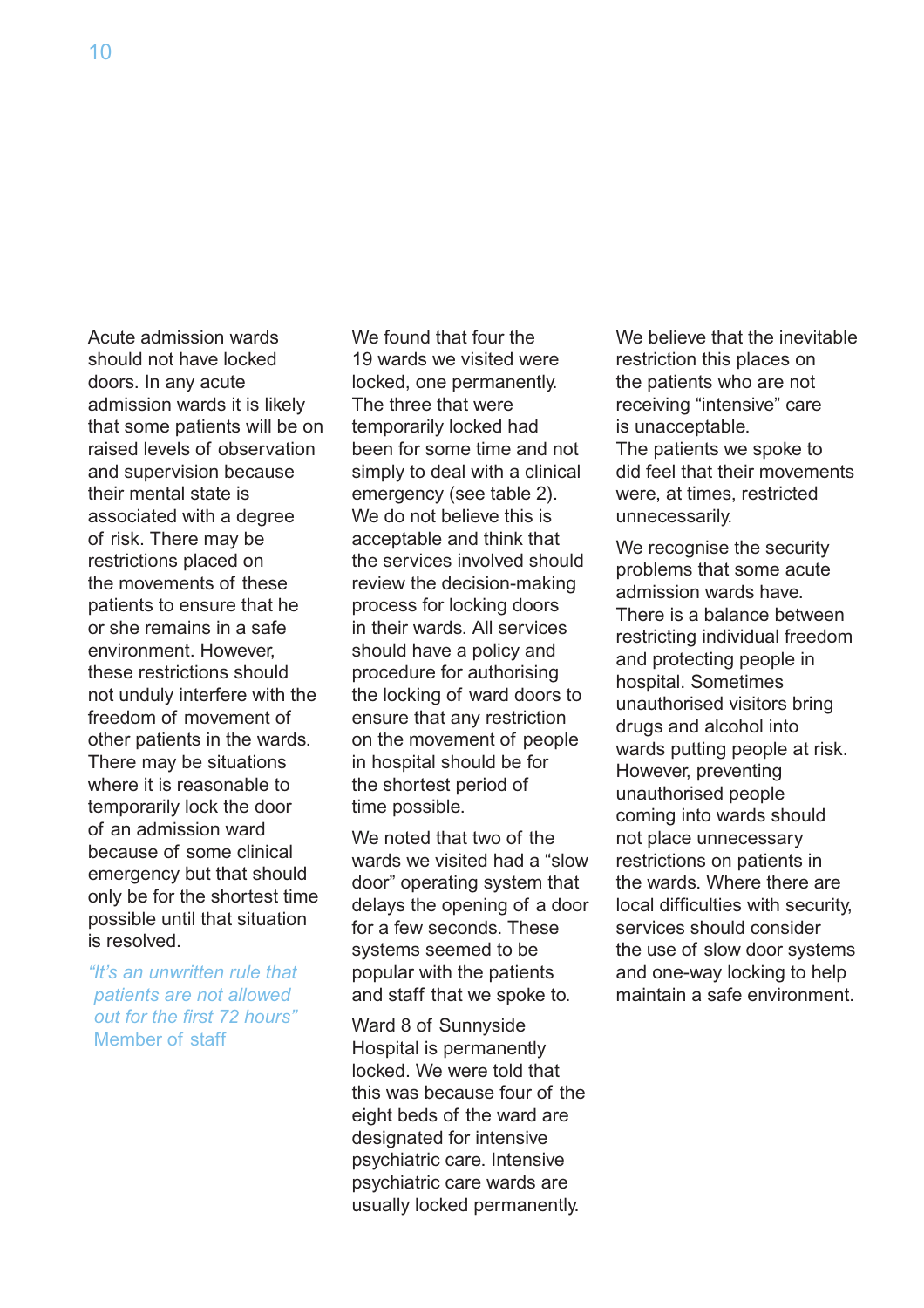

### **Advocacy**

In every ward we visited we were pleased to find that all of the services had access to independent advocacy, with written information available, although there were some references to delays. Of some concern was that of the patients we interviewed, only a little over a quarter said that they had received any written information about advocacy and what it is for (see table 3). Services should review their written information for patients to ensure that information about advocacy is always given to patients. Advocacy services should also ensure that their written information is easily available on wards.



### **Table 3**

### **Advocacy and advance statements**

| <b>Hospital</b>       | <b>Ward</b>             |                   | A.                | В.              | C. |
|-----------------------|-------------------------|-------------------|-------------------|-----------------|----|
| Newcraigs             | <b>Maree</b>            |                   | Y                 | Υ               | N  |
| Inverclyde            | A East                  |                   | Y                 | Υ               | N  |
| Carseview             | Ward 2                  |                   | Y                 | Y               | Y  |
| Whyteman's Brae       | <b>Rothes</b>           |                   | Y                 | Υ               | N  |
| Sunnyside             | Ward 8                  |                   | Y                 | Υ               | N  |
| <b>Royal Cornhill</b> | Drum                    |                   | Υ                 | Υ               | N  |
| Murray Royal          | Moredun B               |                   | Υ                 | Y               | Y  |
| Ailsa                 | Kyle                    |                   | Y                 | Υ               | N  |
| Gartnavel             | <b>McNair</b>           |                   | Y                 | Υ               | N  |
| <b>Stobhill</b>       | Struan                  |                   | Υ                 | Υ               | N  |
| Lochgilphead          | Succoth                 |                   | Y                 | Υ               | N  |
| Parkhead              | Ward 4                  |                   | Y                 | Υ               | Y  |
| Crichton              | <b>Nithsdale</b>        |                   | Υ                 | Υ               | N  |
| <b>Stirling Royal</b> | Ward 30                 |                   | Υ                 | Υ               | Y  |
| <b>NHS Borders</b>    | Huntlyburn              |                   | Υ                 | Υ               | Y  |
| Rosslynlee            | <b>Acute Admissions</b> |                   | Y                 | Υ               | N  |
| <b>Monklands</b>      | Ward 24                 |                   | Υ                 | Y               | N  |
| Royal Edinburgh       | Ward 2                  |                   | Υ                 | N               | N  |
| Royal Edinburgh       | Ward 4                  |                   | Y                 | Y               | N  |
| $N = 19$              |                         | All<br><b>Yes</b> | All<br><b>Yes</b> | 14<br><b>No</b> |    |

Key

A. Advocacy available

B. Written information on advocacy services

C. Advance statement guidance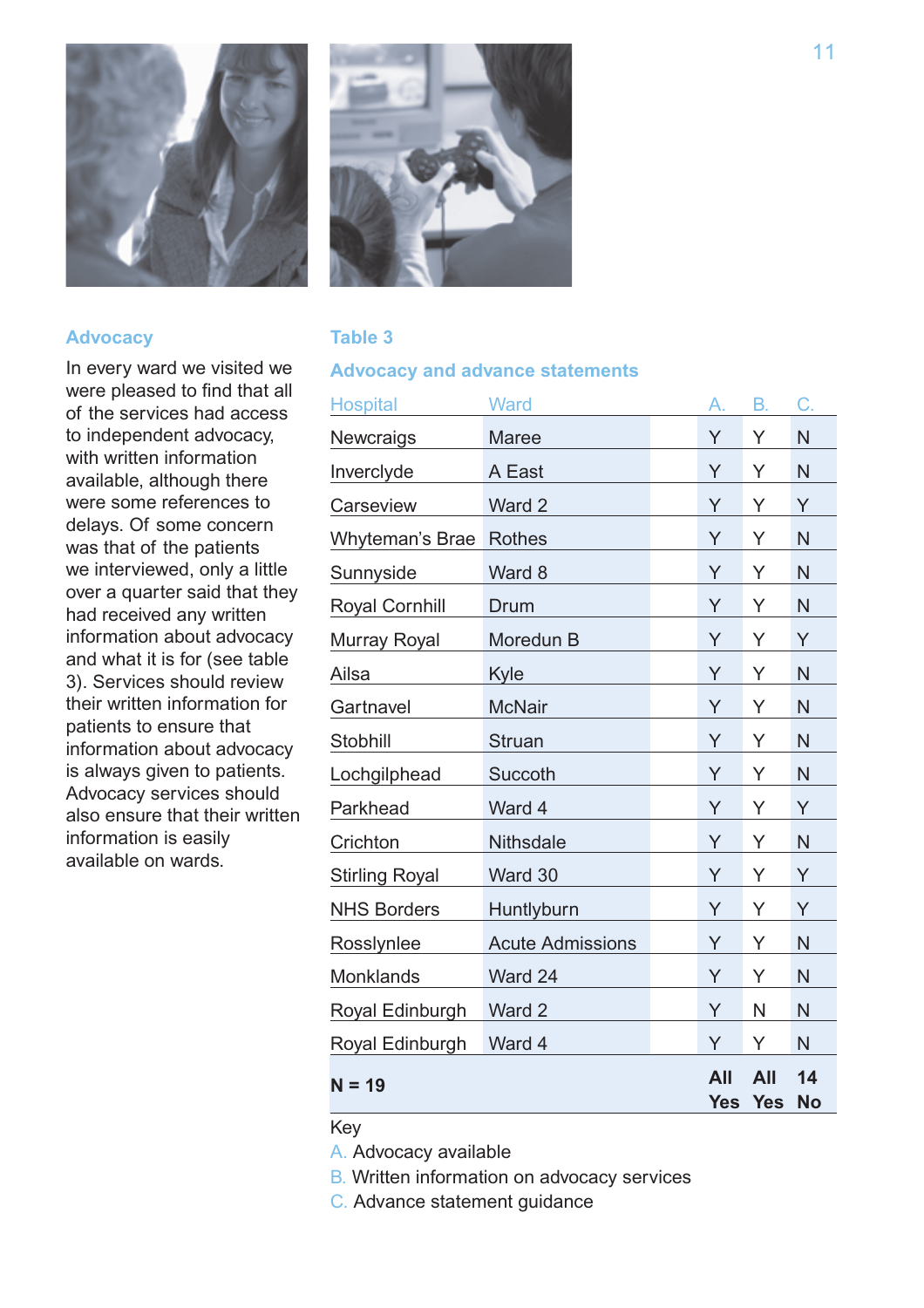### **Advance statements**

Taking account of the past and present wishes of someone who is receiving treatment for a mental illness is one of the principles of the new mental health act which comes into force in October 2005. Advance statements are an important representation of that principle and were introduced in October 2004. We were particularly interested to see how much information about advance statements was available at present. While it was relatively early days in the implementation of this section of the new Act, we were disappointed at how few services had any information available. Five of the wards visited did have guides to advance statements available, but 14 had no information at all (see table 3). People can draw up advance statements now and services must make sure that guidance and information is currently available to patients and to staff. We think that advocacy services also have a role to play in ensuring that services have appropriate information available to patients.

### **Access to telephones**

Admission to hospital can be isolating. Staying in touch with relatives and friends is very important in times of crisis. Often when someone is admitted to hospital there are personal matters that need to be dealt with urgently. This can mean that the telephone is a vital means of communication. We often hear complaints from patients about the lack of private access to telephones. We are also very aware of how difficult this can be when we are speaking to people in hospital who have telephoned us for information or advice. Trying to discuss personal matters in a public place where others can overhear you is inappropriate and does not help in stressful circumstances. While we know that staff do try to help provide private places to telephone, generally the facilities for private calls are not satisfactory. Around half of the wards visited do not have access to telephones with adequate levels of privacy (see table 4).

Three of the wards visited do not allow the use of mobile phones within the wards. The reasons given are because of the nuisance mobile phones can be to others and for reasons of security, particularly where there are problems with illegal substances on a ward. While services have to make decisions about local access to mobile phones we are wary about "blanket" decisions that prevent access for all. It may be that patients in a ward are happy to forgo the use of mobile phones in the interests of living communally and, realistically, there are situations where an individual's access to a phone should be restricted because of some risk (the new Mental Health Act sets out regulations on access to phones for detained patients). However, any restriction should not prevent an individual patient keeping in contact with family and friends.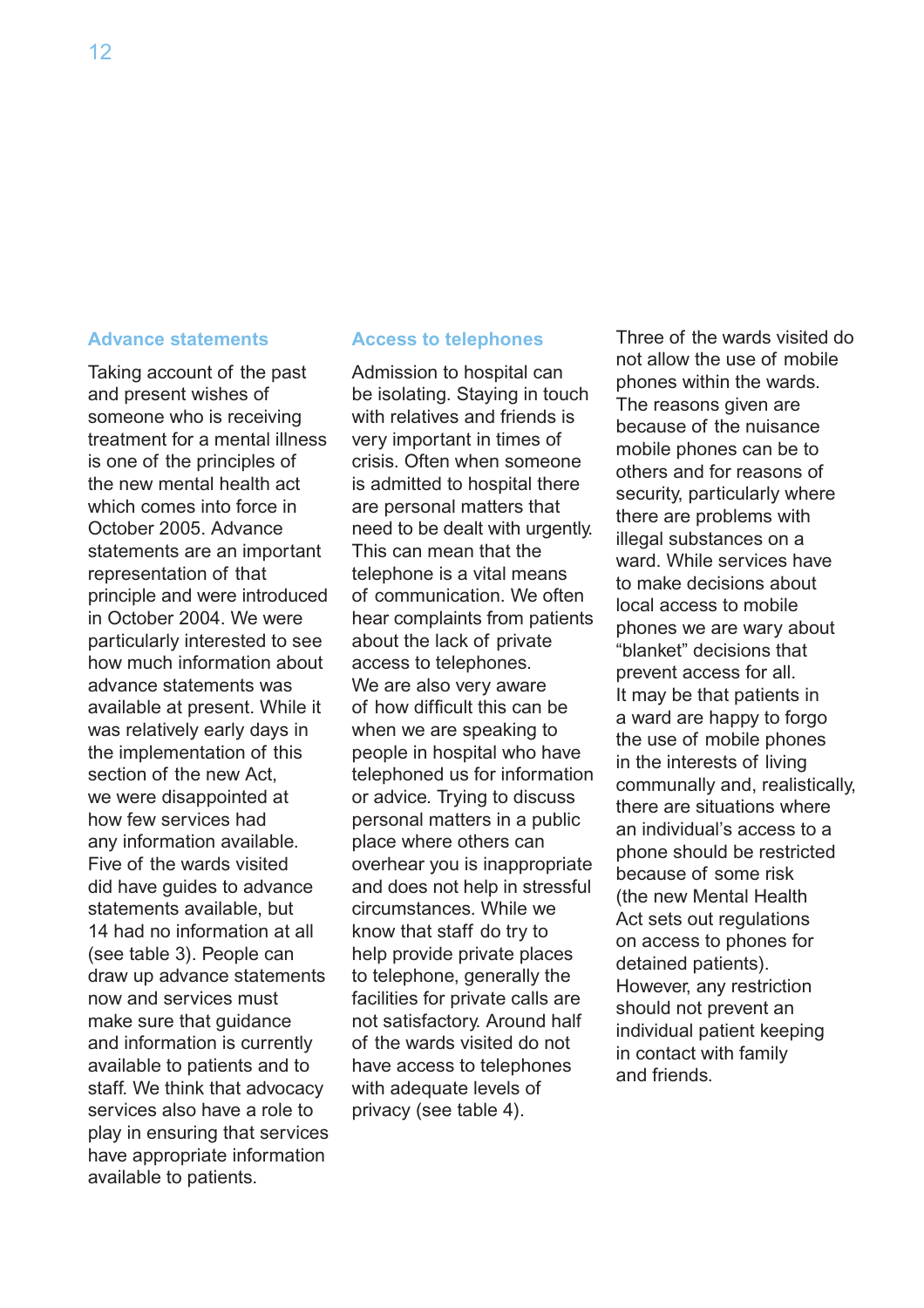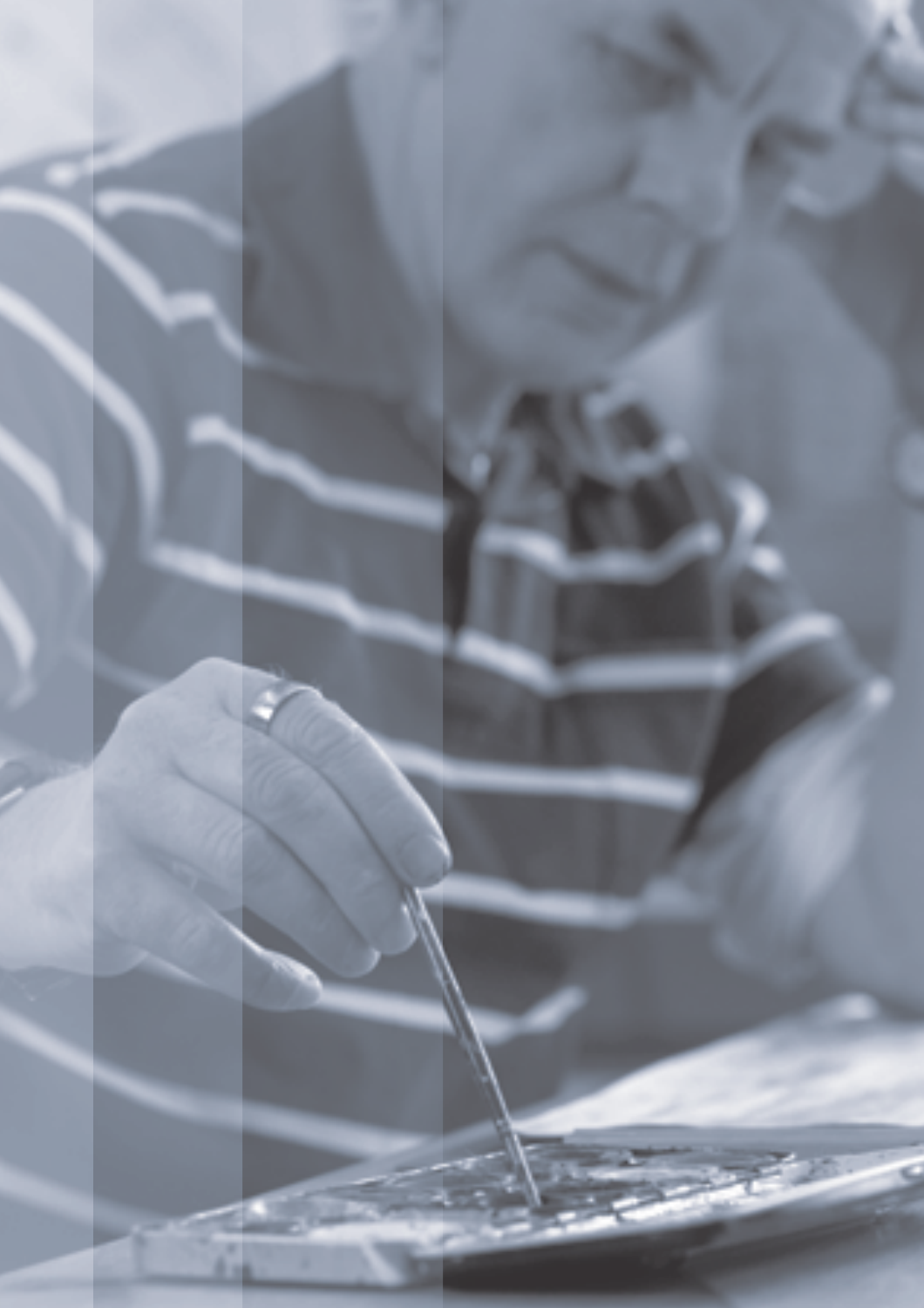### **Table 4**

### **Access to telephones**

| <b>Hospital</b>       | <b>Ward</b>             | A.   | В.   |
|-----------------------|-------------------------|------|------|
| <b>Newcraigs</b>      | <b>Maree</b>            | Υ    | Y    |
| Inverclyde            | A East                  | Υ    | D    |
| Carseview             | Ward 2                  | Υ    | Υ    |
| Whyteman's Brae       | <b>Rothes</b>           | Υ    | Y    |
| Sunnyside             | Ward 8                  | N    | Y    |
| <b>Royal Cornhill</b> | Drum                    | Υ    | Υ    |
| <b>Murray Royal</b>   | Moredun B               | Υ    | Υ    |
| Ailsa                 | Kyle                    | N    | Y    |
| Gartnavel             | <b>McNair</b>           | N    | N    |
| Stobhill              | <b>Struan</b>           | Υ    | Υ    |
| Lochgilphead          | Succoth                 | Υ    | Y    |
| Parkhead              | Ward 4                  | N    | N    |
| Crichton              | <b>Nithsdale</b>        | N    | Υ    |
| <b>Stirling Royal</b> | Ward 30                 | Y    | Ÿ    |
| <b>NHS Borders</b>    | Huntlyburn              | N    | N    |
| Rosslynlee            | <b>Acute Admissions</b> | N    | Y    |
| <b>Monklands</b>      | Ward 24                 | Υ    | Y    |
| Royal Edinburgh       | Ward 2                  | N    | Υ    |
| Royal Edinburgh       | Ward 4                  | N    | Υ    |
| $N = 19$              |                         | 9 No | 3 No |

Key

A. Private telephone access

B. Use of mobiles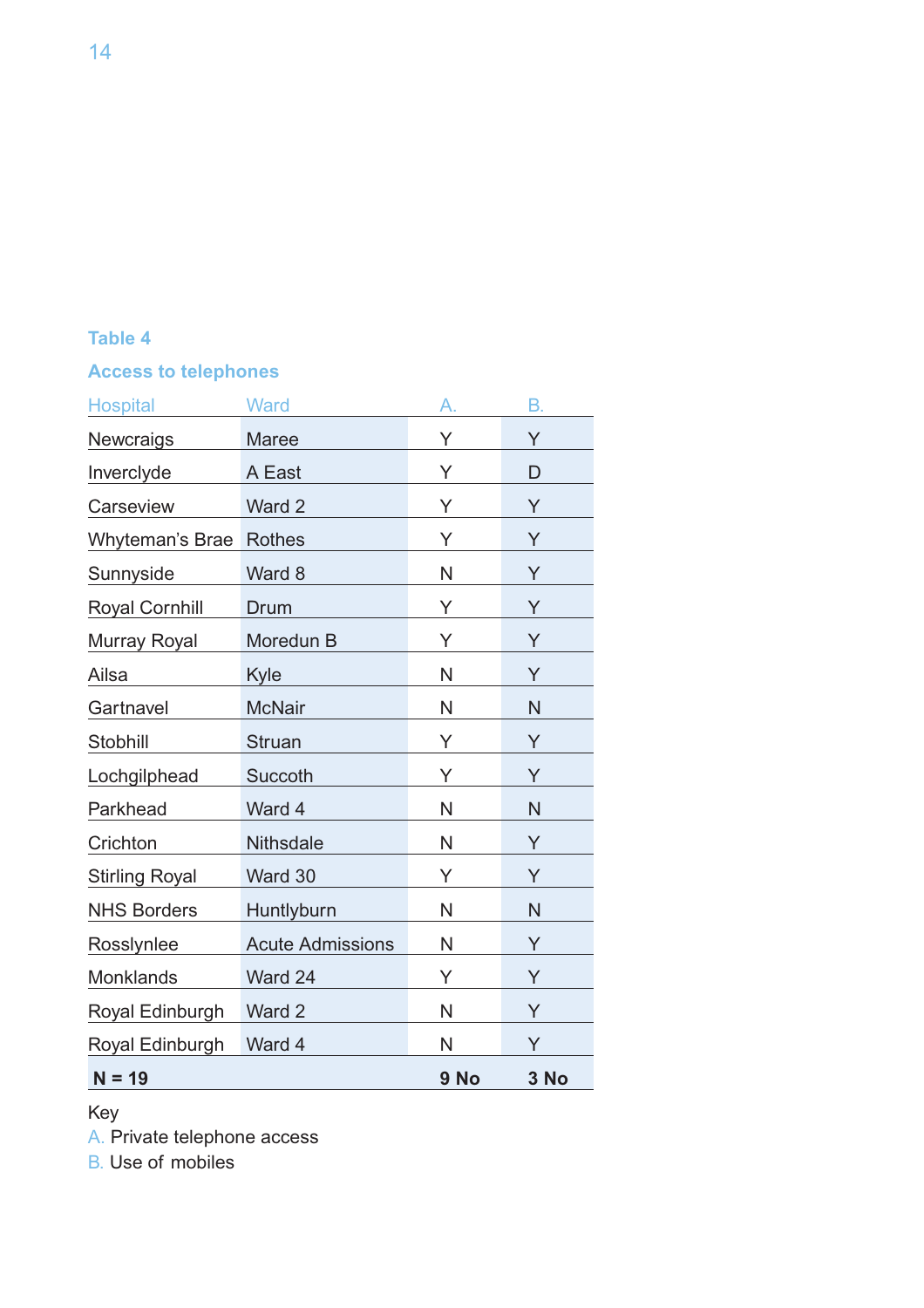# Any restriction should not prevent an individual patient keeping in contact with family and friends

We met with one patient who was using her mobile phone to text her daughter before she went to school in the morning as a way of keeping in touch and showing she was thinking of her. Because of a "blanket" rule in the ward, she was denied access to her mobile phone and could no longer send the messages. Clearly this was unacceptable and special arrangements should have been made for her.

### **Availability of psychological services**

We asked staff about access to allied health professionals. A very clear message came across that there are insufficient resources to provide specialist psychology assessment and intervention in acute services throughout the country.

### **Key Messages**

We ask that services take into account these key messages and consider how they apply to their services.

- People receiving treatment in hospital were largely positive about the way staff treated them, valued time spent with staff, but wanted more.
- Too many women felt unsafe.
- Many units were shabby, poorly maintained, sparsely furnished and unpleasant. Private space was often very limited.
- In most wards, the named nurse or keyworker system was not working. Nurses told us that they did not have enough time to talk with service users.
- Though written information was available for service-users, it often did not reach them.
- Information for patients about Advance Statements was the exception, rather than the rule.
- In many wards, there was not enough privacy for service-users to make personal telephone calls.
- There were insufficient psychological services available.
- Staff knew how to access interpreting services. However, there was a dearth of written information for people whose first language was not English.
- Some wards were locked for prolonged periods.
- Some acute admission wards provided appropriate activities for people in hospital but many did not.

### **What we think needs to be done**

While there are positive messages from our visits, we think much needs to be done to improve acute care in Scotland. In a world of competing health priorities we believe that the condition of the majority of our acute mental health in-patient facilities is visual proof of chronic under investment. We ask that the Scottish Executive makes sure that its prioritisation of mental health and well-being takes into account people who are ill and in need of acute care. At an operational level we believe that immediate steps can be taken to improve the quality of life for people in acute care. Services need to take a fresh and critical look at their acute admission wards.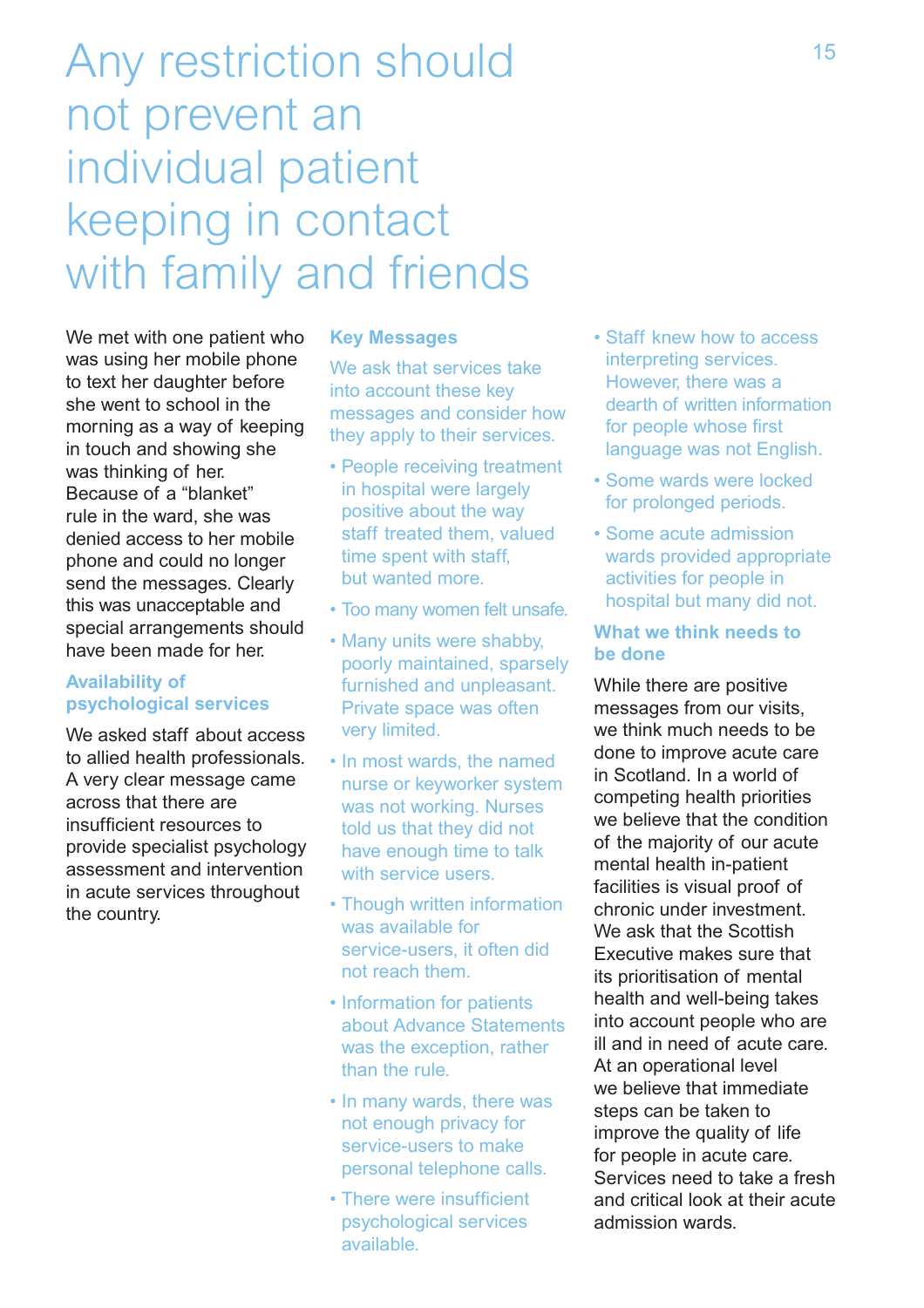Services should survey consumer views more often and use the information to prioritise areas for improvement. Environments should be improved and expectations of what is acceptable should be raised. Good quality pleasant environments can be achieved. People in mental health services deserve to be treated with respect.

Currently there is debate in Scotland about the need for a change in the culture in acute mental health services. We think that the time is right for a review of acute services, particularly given the Scottish Executive's programme for improving mental health in Scotland and the advent of the new Mental Health (Care and Treatment) (Scotland) Act 2003.

We are sending this report to the Scottish Executive, to health boards, local authorities, to advocacy and user organisations and will ask that alongside the many developments and innovations in mental health care in Scotland special attention is paid to acute care in mental health services.

### **Appendix 1 Bed occupancy at time of visit**

| <b>Hospital</b>       | <b>Ward</b>             | A.  | В.  | C.  | D.               |
|-----------------------|-------------------------|-----|-----|-----|------------------|
| <b>Newcraigs</b>      | <b>Maree</b>            | 24  | 22  | 13  | $9\,$            |
| Inverclyde            | A East                  | 19  | 13  | 10  | 3                |
| Carseview             | Ward 2                  | 24  | 21  | 9   | 12               |
| Whyteman's Brae       | <b>Rothes</b>           | 29  | 24  | 12  | 12               |
| Sunnyside             | Ward 8                  | 10  | 10  | 5   | 5                |
| Royal Cornhill        | Drum                    | 28  | 24  | 12  | 12               |
| Murray Royal          | Moredun B               | 22  | 21  | 21  | $\boldsymbol{0}$ |
| Ailsa                 | Kyle                    | 29  | 30  | 14  | 16               |
| Gartnavel             | <b>McNair</b>           | 24  | 25  | 15  | 10               |
| Stobhill              | <b>Struan</b>           | 20  | 20  | 12  | 8                |
| Lochgilphead          | Succoth                 | 26  | 22  | 6   | 16               |
| Parkhead              | Ward 4                  | 24  | 24  | 15  | 9                |
| Crichton              | <b>Nithsdale</b>        | 22  | 22  | 12  | 10               |
| <b>Stirling Royal</b> | Ward 30                 | 24  | 21  | 8   | 13               |
| <b>NHS Borders</b>    | Huntlyburn              | 30  | 24  | 11  | 13               |
| Rosslynlee            | <b>Acute Admissions</b> | 25  | 15  | 10  | 5                |
| <b>Monklands</b>      | Ward 24                 | 25  | 20  | 13  | $\overline{7}$   |
| Royal Edinburgh       | Ward 2                  | 25  | 25  | 12  | 13               |
| Royal Edinburgh       | Ward 4                  | 25  | 37  | 19  | 18               |
| $N = 19$              |                         | 455 | 420 | 229 | 191              |

### Key:

A. Beds

B. Occupied

- C. Male
- D. Female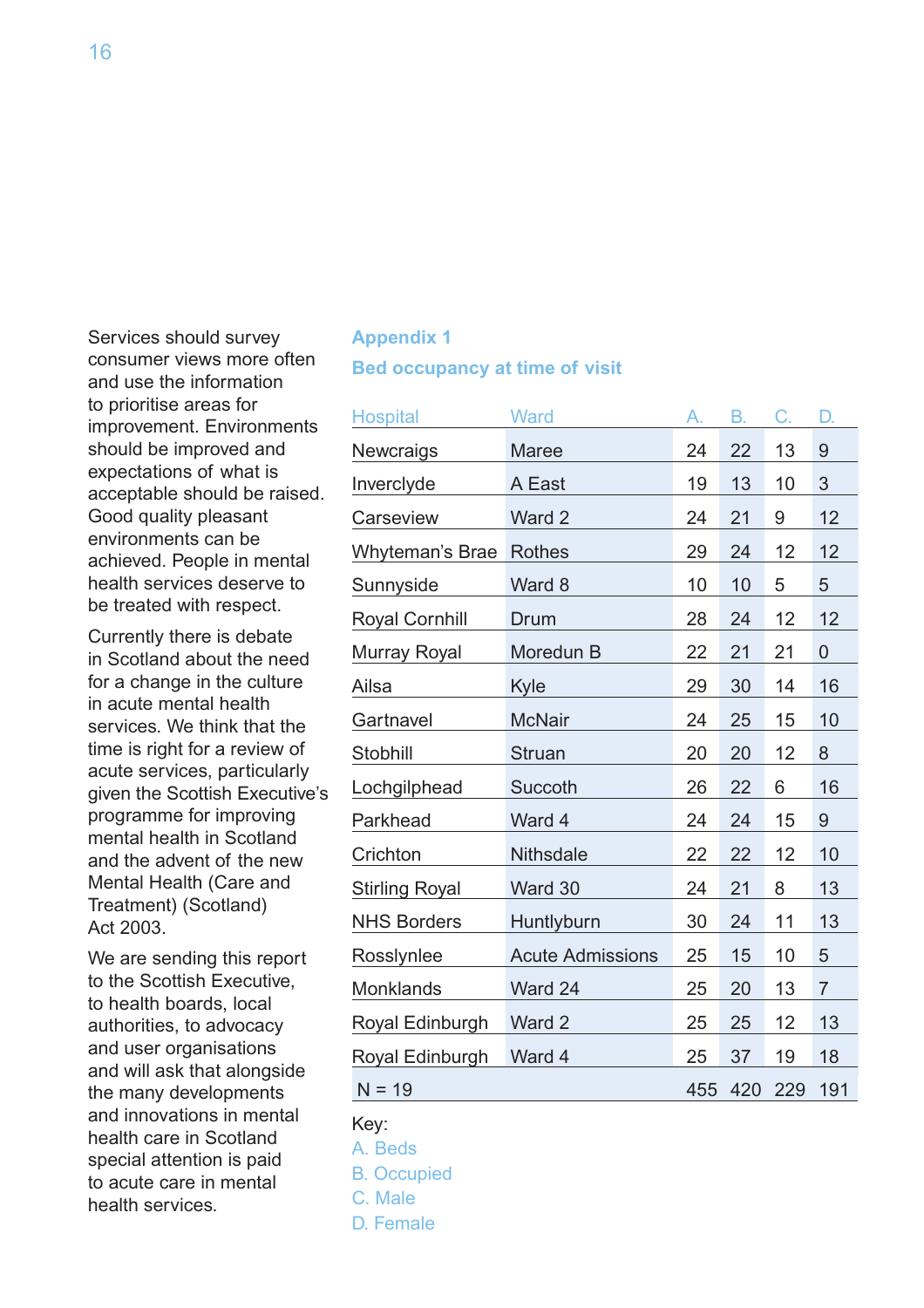# How to contact us How to contact us

How to contact us Mental Welfare Commission for Scotland K Floor Argyle House 3 Lady Lawson Street **Edinburgh** EH3 9SH

Service user and carer freephone 0800 389 6809

**Office** 0131 222 6111

Web www.mwcscot.org.uk